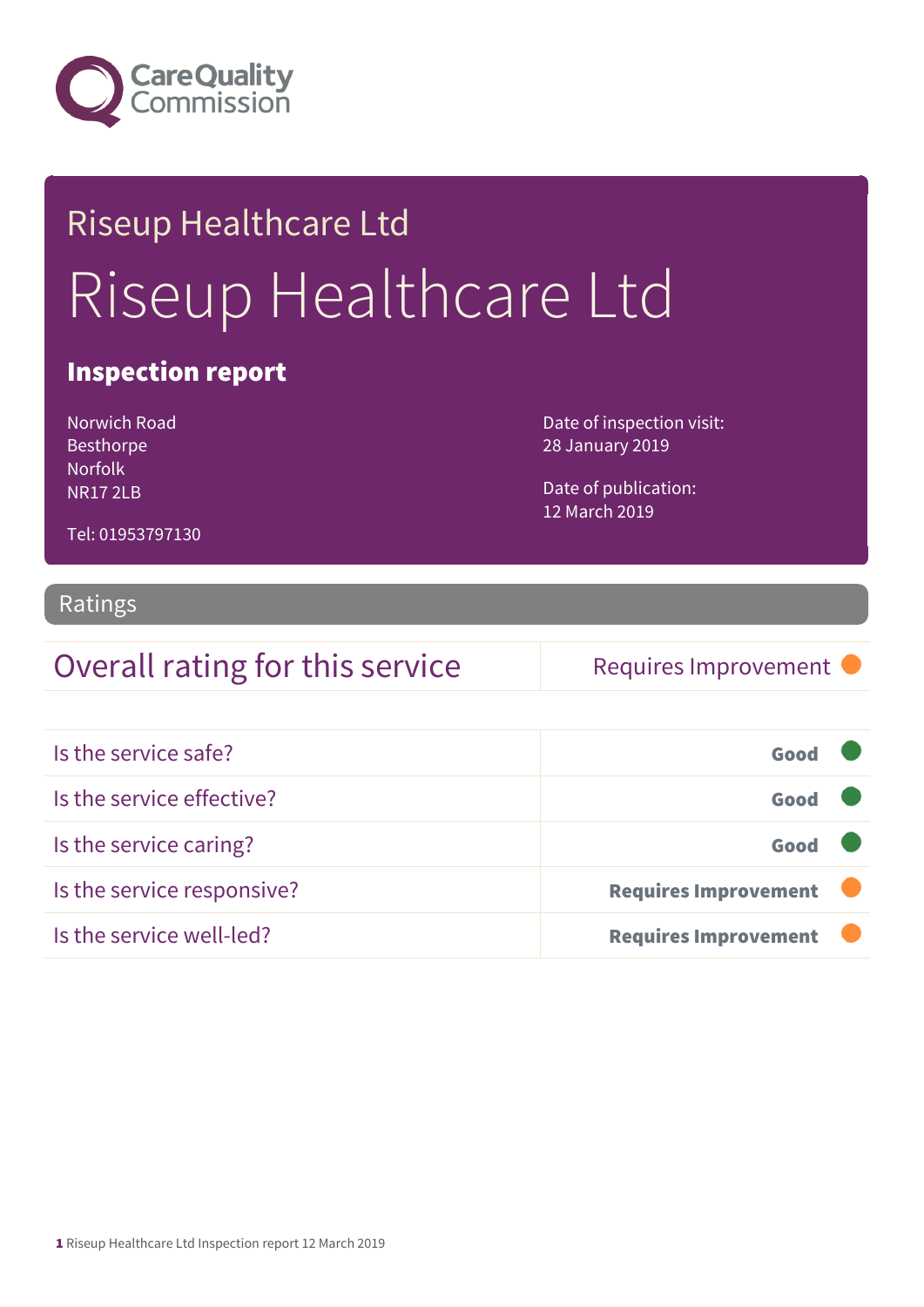### Summary of findings

### Overall summary

About the service: Riseup Healthcare Ltd is a domiciliary care service. It provides personal care to people living in their own homes.

People's experience of using this service: There were enough staff available to make sure people received their care visits. However, we received mixed views from people as to whether the care they received consistently met their needs and preferences. This was particularly in relation to the times they received their care visits.

The provider's governance systems had been effective at monitoring the quality of care in some areas but not all, resulting in issues not always being identified and therefore improved where required.

People had been involved in the planning of their care and they told us they were encouraged to give their views about the quality of care they received. They gave us mixed feedback as to whether they felt these views had been fully listened to and consistently acted upon.

People told us they received care from staff who were kind and caring and who treated them compassion and respect. Most people told us they saw the same staff so they could get to know them well and build caring and trusting relationships with them. People's independence was encouraged to help them remain at home for as long as possible.

The staff who provided people with care and support had in most cases been trained to do so safely. Their ability to provide people with safe care had been regularly monitored and assessed and they were supported to complete qualifications in health and social care.

Systems were in place to protect people from the risk of abuse and avoidable harm. Risks to people's safety had been assessed and staff understood how to reduce these risks for the benefit of people using the service. Where people received help to take their medicines, this was done safely and appropriately.

People told us their consent had been obtained when required and records showed it had been received in line with the relevant legislation. Any incidents or accidents that had occurred had been learnt from to try to reduce them from re-occurring.

Where staff supported people to eat and drink, this was completed to meet people's needs. People told us they received support to maintain their health when needed. Staff worked well with other professionals to ensure that people received the care they needed at the time they required it.

There was an open culture at the service. The management team and staff were approachable and people and staff told us they could contact them when they needed to.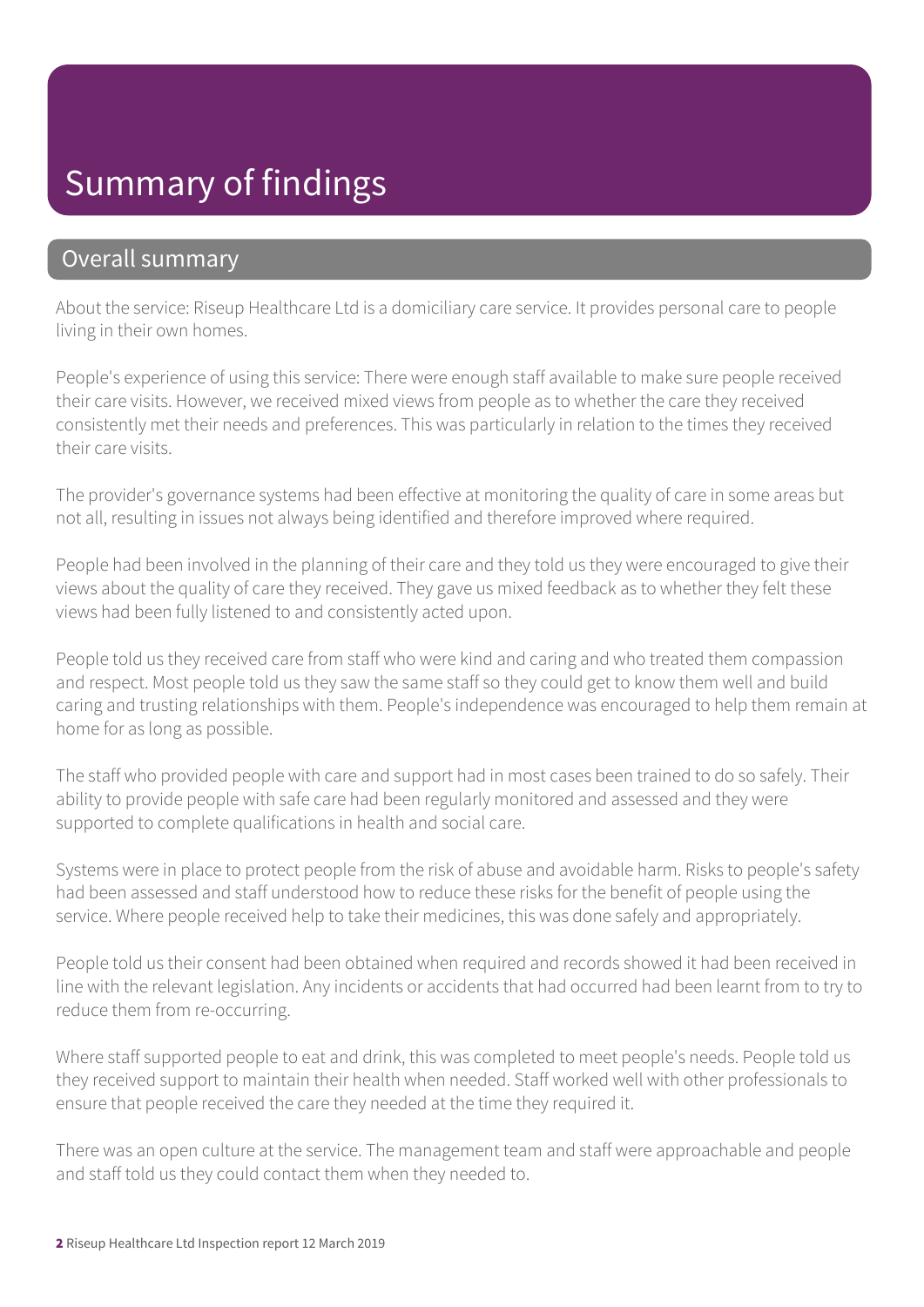Rating at last inspection: The rating at the last inspection was Requires Improvement (published October 2017) and remains the same at this inspection.

Why we inspected: This was a planned inspection based on the previous rating.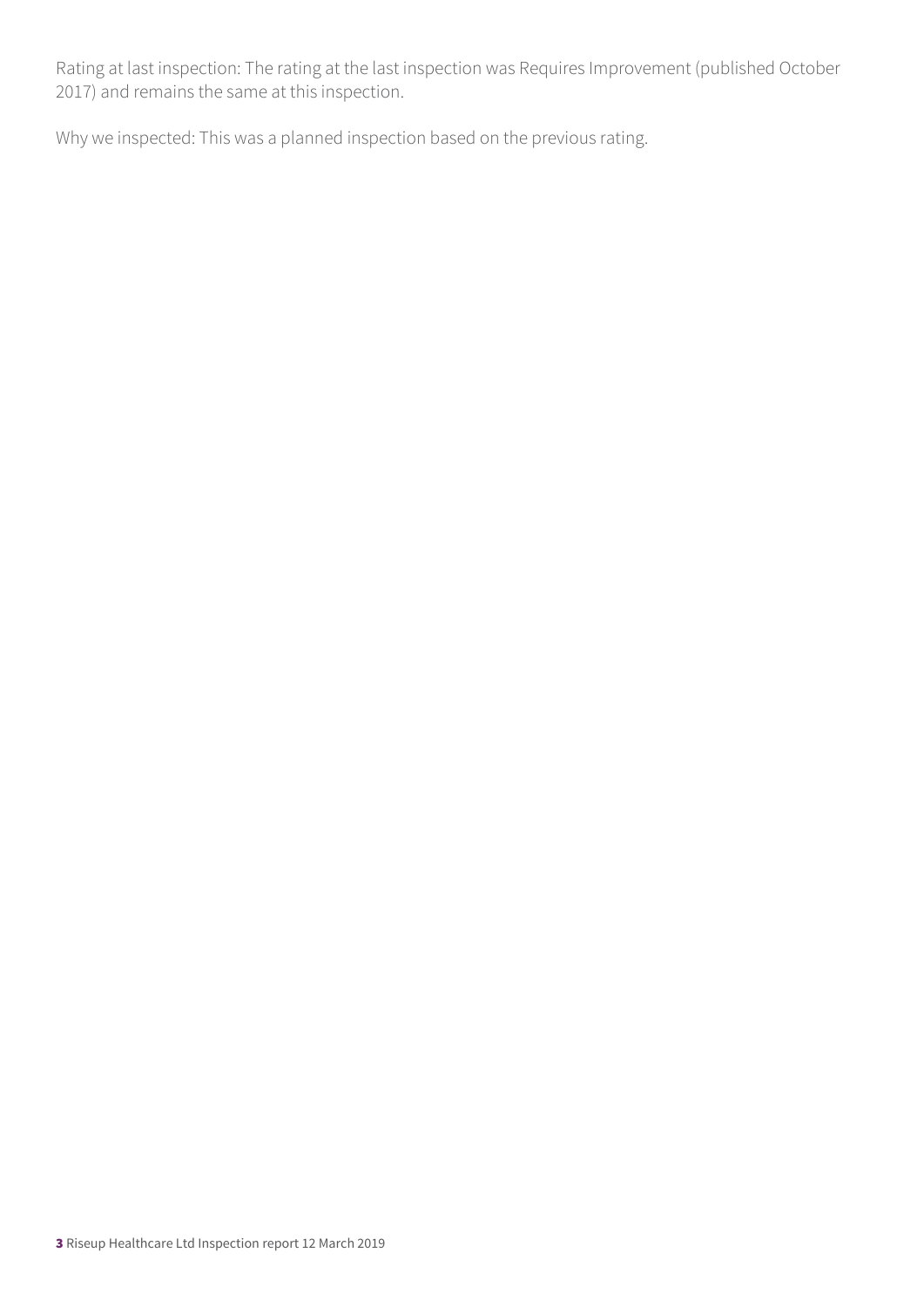### The five questions we ask about services and what we found

We always ask the following five questions of services.

| Is the service safe?                          | Good                        |
|-----------------------------------------------|-----------------------------|
| The service was safe.                         |                             |
| Details are in our Safe findings below.       |                             |
| Is the service effective?                     | Good                        |
| The service was effective.                    |                             |
| Details are in our Effective findings below.  |                             |
| Is the service caring?                        | Good                        |
| The service was caring.                       |                             |
| Details are in our Caring findings below.     |                             |
| Is the service responsive?                    | <b>Requires Improvement</b> |
| The service was not always responsive.        |                             |
| Details are in our Responsive findings below. |                             |
| Is the service well-led?                      | <b>Requires Improvement</b> |
| The service was not always well-led.          |                             |
| Details are in our Well-Led findings below.   |                             |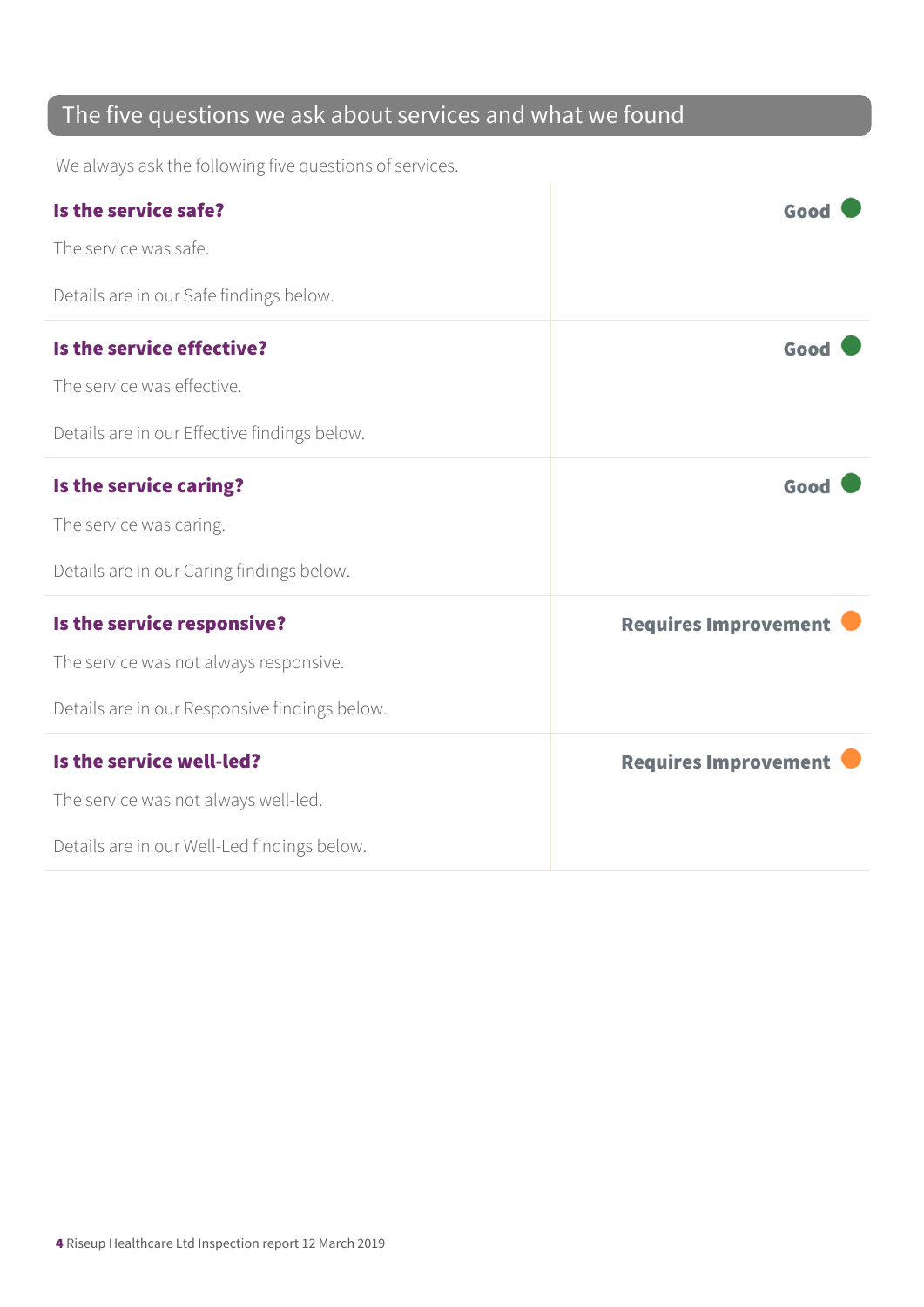

# Riseup Healthcare Ltd Detailed findings

### Background to this inspection

The inspection: We carried out this inspection under Section 60 of the Health and Social Care Act 2008 (the Act) as part of our regulatory functions. This inspection was planned to check whether the provider was meeting the legal requirements and regulations associated with the Act, to look at the overall quality of the service, and to provide a rating for the service under the Care Act 2014.

Inspection team: One inspector and an expert by experience. An expert by experience is a person who has personal experience of using or caring for someone who uses this type of care service.

Service and service type: Riseup Healthcare Ltd is a service providing personal care to people in their own homes. The service had a manager registered with the Care Quality Commission. This means that they and the provider are legally responsible for how the service is run and for the quality and safety of the care provided.

Notice of inspection: We gave the service 48 hours' notice of the inspection visit because we needed to be sure that the registered manager would be available to speak with us.

What we did: Prior to the start of the inspection, we reviewed information we had received about the service since the last inspection. This included details about incidents the provider must notify us about, such as abuse or serious injury and feedback from the public. We also sought feedback from the local authority who work with the service. This helped us plan the inspection.

On the 10 and 11 January 2019 we spoke with 10 people who were using the service and two relatives. We visited the office location on 28 January 2019 to talk to the registered manager and office staff. Here we reviewed five people's care records, three people's medicine records, three staff records and discussed with the registered manager how they monitored the quality of care people received. We also reviewed in depth the times staff had visited four people for 14 days in January 2019. We gained feedback from four staff working for Riseup Healthcare Ltd for their views about the service and their training and support.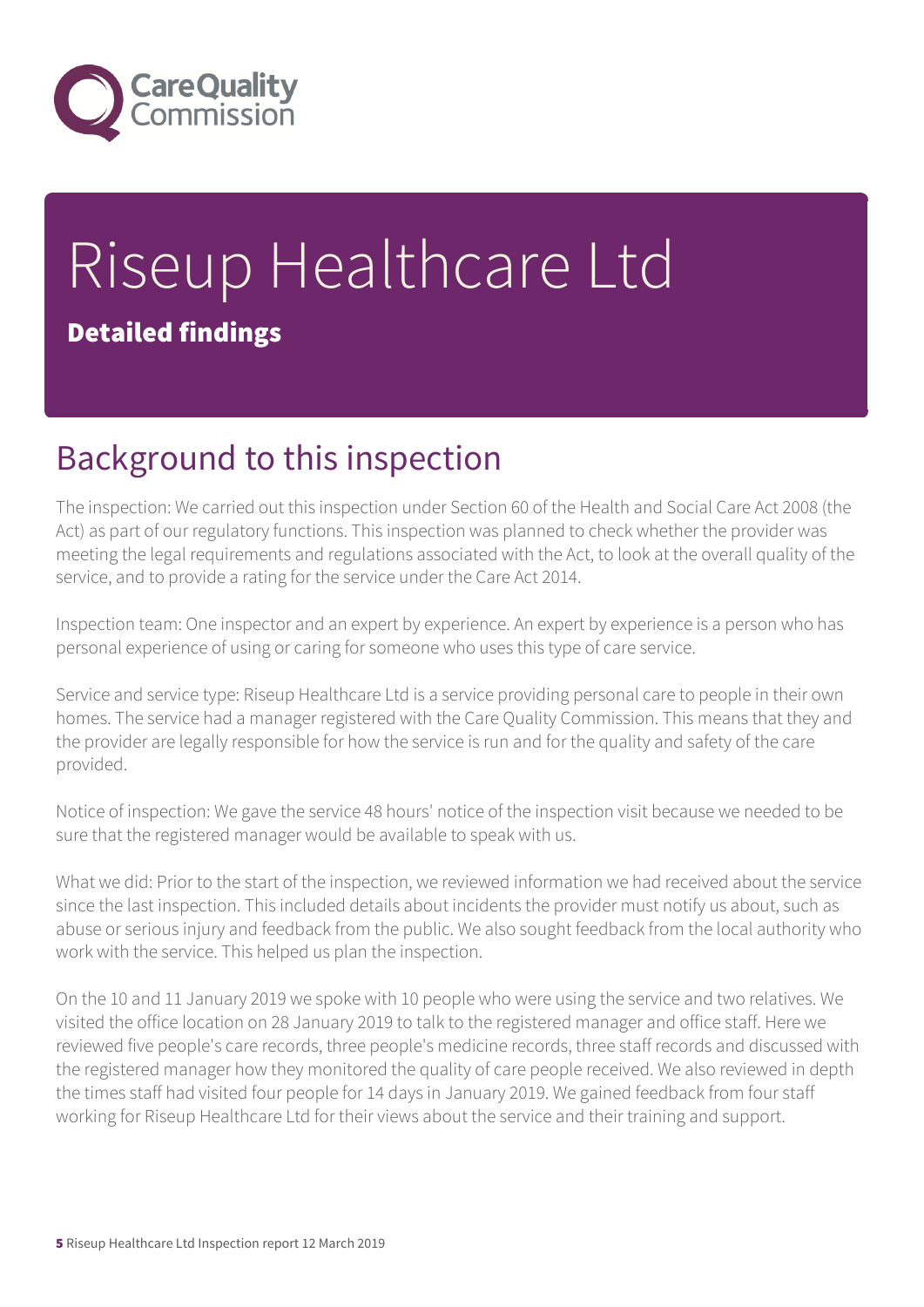### Is the service safe?

# Our findings

Safe – this means we looked for evidence that people were protected from abuse and avoidable harm

People were safe and protected from avoidable harm. Legal requirements were met.

Systems and processes to safeguard people from the risk of abuse

• All the people we spoke with said they felt safe with staff when they were providing them support. One person said, "I feel safe with all of the staff." Relatives agreed with this.

• Staff had received training on how to protect people from the risk of abuse and understood how to report any concerns.

• The registered manager had fully investigated any concerns raised and reported them to the relevant authorities where required.

#### Assessing risk, safety monitoring and management

• People told us that staff made sure they were safe when they were providing them with support. One person told us, "I need them to be with me when I have a bath. I will sit on a chair and they help me in. They will usually stand outside the door which I have left open. I can call them if I need them." A relative told us, "They make sure [family member] uses the rail and seat in the bathroom. I trust they're keeping them safe."

• The registered manager had discussed risks to people's safety with them during their initial assessment. They had ensured that staff had clear guidance on what action they needed to take to reduce any risks that people could experience and staff demonstrated they were aware of these.

#### Staffing and recruitment

- People told us that staff had not missed any care visits and the staff we obtained feedback from confirmed this. The provider had employed a staff member dedicated to planning people's care visits. They told us these were planned two weeks in advance and they had enough staff to cover these visits.
- If staff called in sick at the last minute or could not attend their shift, there were other staff available who could cover these shifts so people got their care visits.

• The provider had ensured most of the required employment checks of new staff had been made before they started working for the service. These included obtaining references from previous employers and whether the new staff member was barred from working within care. However, for one staff member their full employment history had not been explored as is required. The registered manager obtained this during our inspection visit.

#### Using medicines safely

• Most people told us they received their medicines when they needed them. One person told us, "They come and cream my legs. They make sure they sign to say they've done it."

• Staff told us they had received training in how to give people their medicines. They added that senior staff had recently assessed whether they were competent to do this. Records showed that only staff who were competent to give people their medicines completed this task.

• The staff regularly assessed whether people needed assistance to take their medicines or if they could do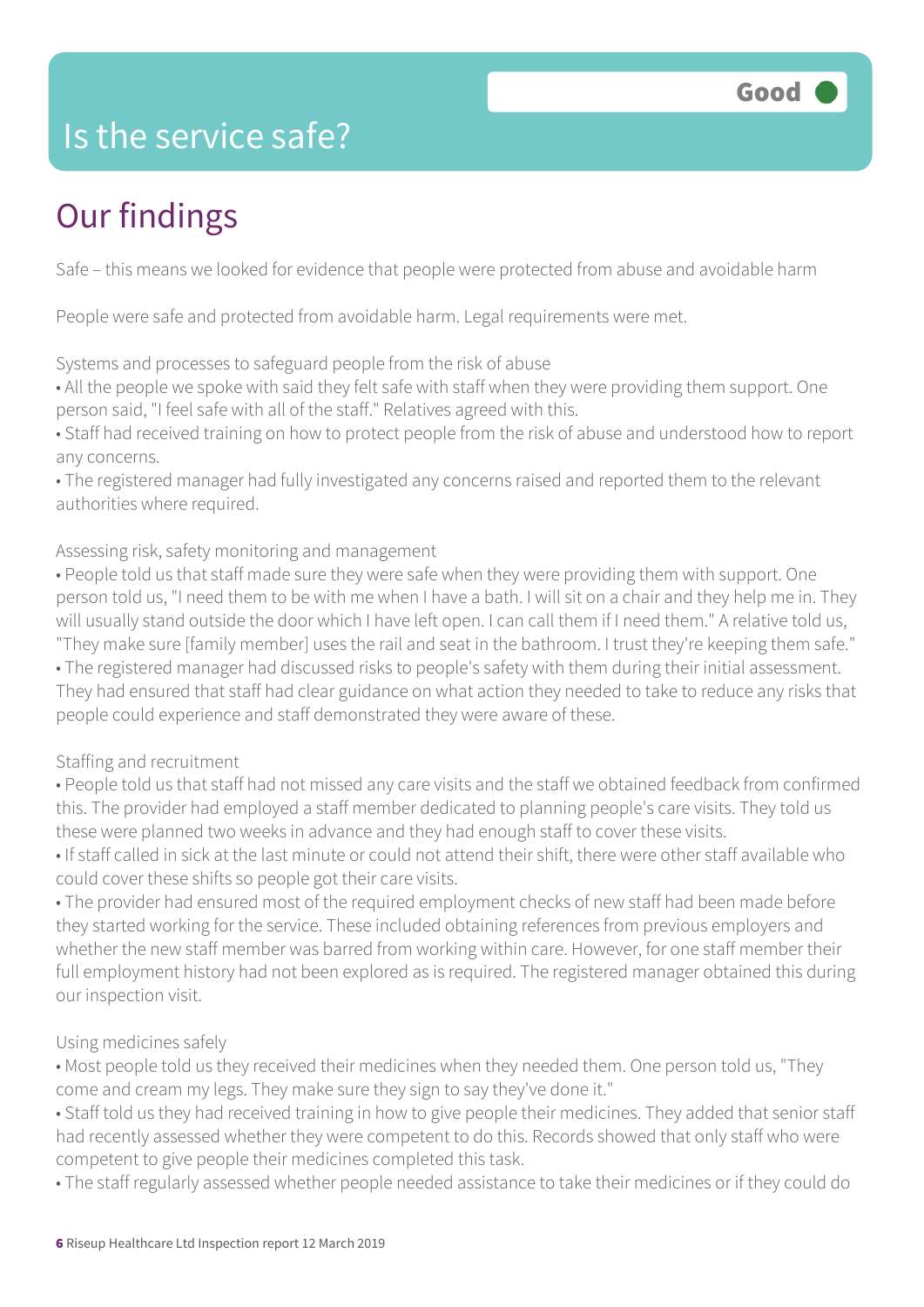this safely with minimal assistance to support their independence.

• Medicine records (MAR) showed that people had received their medicines when they needed them. This included creams.

• Staff had most of the guidance they required to help them give people their medicines safely. However, there were no PRN (medicines to be taken as and when required) protocols in place to help staff understand when they may need to give these types of medicines. The registered manager agreed to investigate this.

Preventing and controlling infection

• People told us staff always took precautions to stop the spread of infection. One person told us, "They are all very nice staff and wear gloves and aprons."

• The staff had received training in infection control. They demonstrated they understood the need to wear protective equipment and to wash their hands where needed.

• Staff had access to protective equipment when required such as disposable gloves and aprons.

Learning lessons when things go wrong

• The staff understood they needed to report and record any accidents or incidents that occurred when they provided people with support.

• The registered manager had reviewed any incidents or accidents to see if any lessons could be learned to help them from re-occurring in the future. Staff were advised of any changes required to help them reduce risks to people's safety.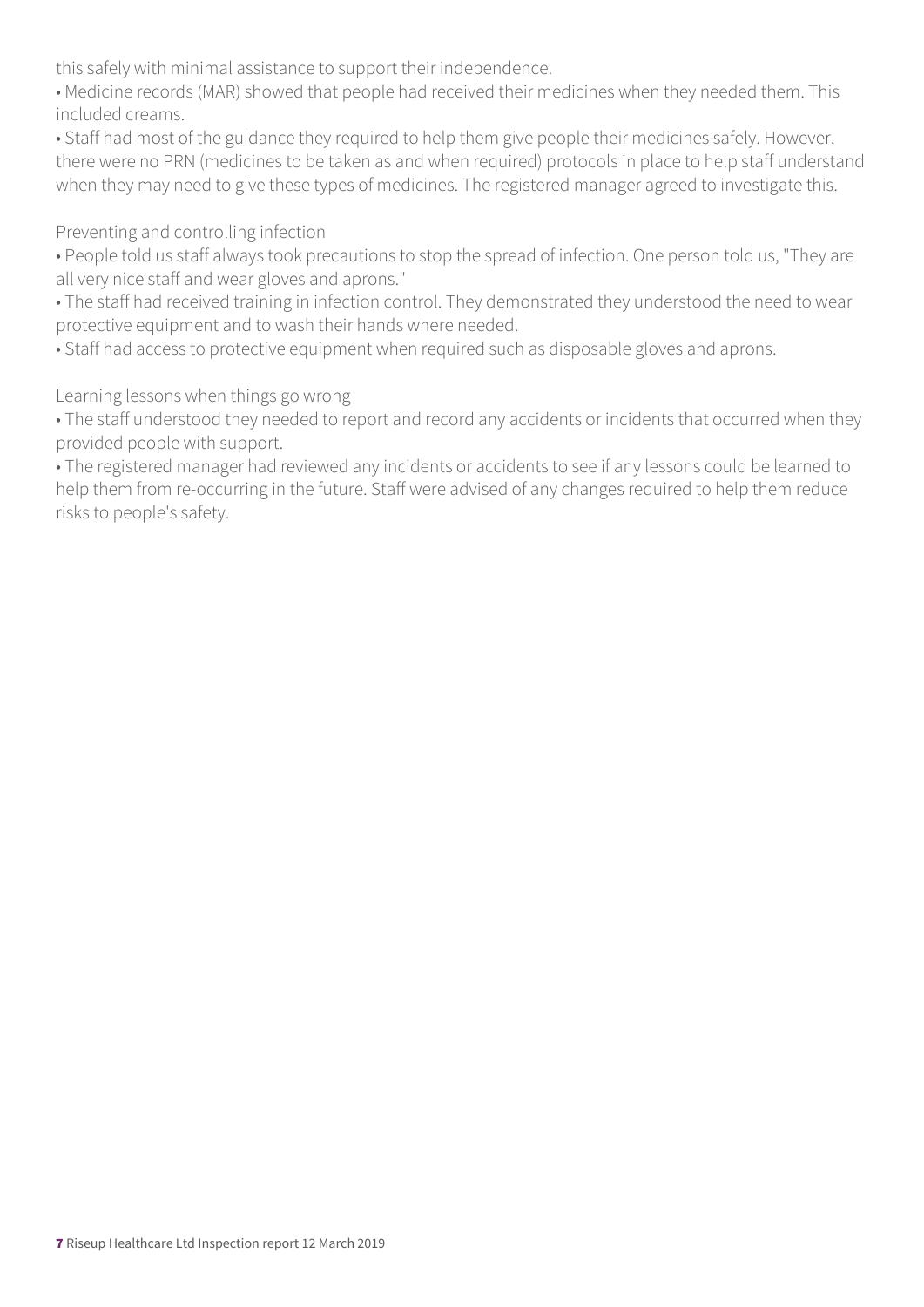### Is the service effective?

## Our findings

Effective – this means we looked for evidence that people's care, treatment and support achieved good outcomes and promoted a good quality of life, based on best available evidence

People's outcomes were consistently good, and people's feedback confirmed this.

Assessing people's needs and choices; delivering care in line with standards, guidance and the law • Care records showed that people's needs and choices had been assessed with them and/or a relative before they started using the service. This included physical, mental, social and cultural needs. Outcomes that people wanted to achieve had been discussed and recorded in their care record. People's care needs had been regularly reviewed to ensure the service could continue to meet them.

• New technology had been introduced to help the registered manager monitor whether care staff attended the care visit. They could also see if staff had stayed for the correct amount of time to give people all the care they required.

Staff support: induction, training, skills and experience

• Most people and relatives told us they thought the staff had been trained well. One person said, "I think they are quite well trained, they do everything I need alright."

• Staff told us they felt the training they received was good and provided them with the skills they needed to give people effective care. They also said that senior staff had assessed their competence to provide people with safe on a regular basis.

• Staff received a comprehensive induction when they started working for the service. This included attending some classroom based training sessions and shadowing a more experienced staff member. New staff completed the Care Certificate which is a recognised qualification within health and social care.

• The staff records we checked demonstrated staff had received training in many different subjects to help them provide people with effective care. However, we did see that some staff were supporting a person with the maintenance of their PEG tube without the relevant training. A PEG (Percutaneous endoscopic gastrostomy) tube is a tube which is passed into a person's stomach to aid them with nutritional intake or taking medicines. The registered manager told us that staff did not need to do this task as it was a relative's responsibility. They agreed to stop staff doing this immediately.

Supporting people to eat and drink enough to maintain a balanced diet

• People told us they received support to eat and drink when needed. One person said, "I have ready meals which the staff reheat for me. They will ask what I fancy. They will also leave me a sandwich if I want and always make a hot drink."

• Staff understood the importance of making sure people ate and drank enough to meet their individual needs. Staff told us they monitored this where they were concerned and that they contacted other healthcare professionals for their advice where needed.

• Staff had clear guidance regarding what meals people liked to have prepared and how they liked to take their drinks.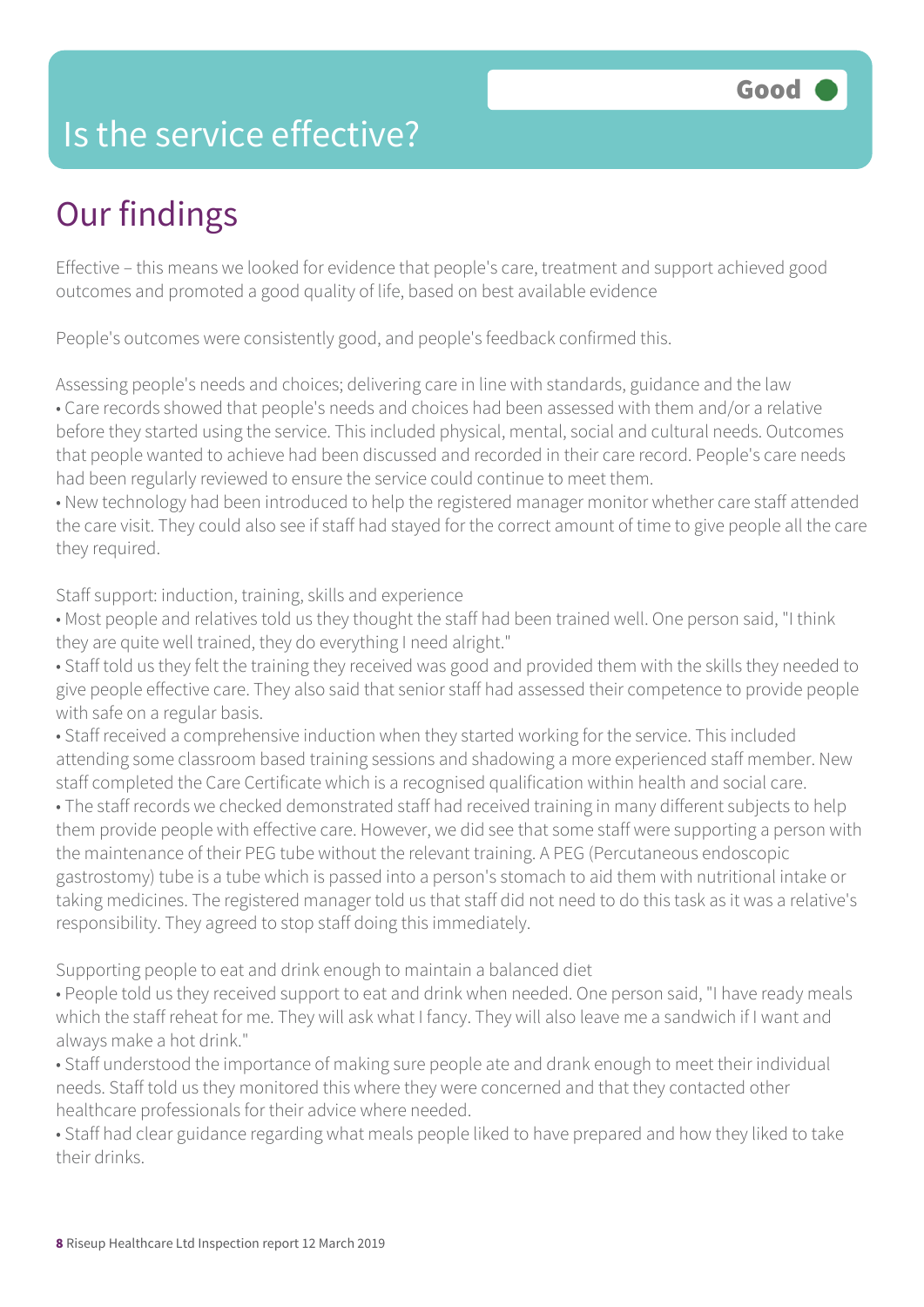Staff working with other agencies to provide consistent, effective, timely care; Supporting people to live healthier lives, access healthcare services and support

• Staff told us they worked with other agencies such as the local authority and NHS to ensure people received effective care. They said they would contact any healthcare professional required to support people with their healthcare needs.

• The records we looked at showed that other professionals had been contacted when needed. For example, staff had contacted an occupational therapist to review a person's equipment. This was so the person could remain as independent as possible.

Ensuring consent to care and treatment in line with law and guidance

The Mental Capacity Act 2005 (MCA) provides a legal framework for making particular decisions on behalf of people who may lack the mental capacity to do so for themselves. The Act requires that, as far as possible, people make their own decisions and are helped to do so when needed. When they lack mental capacity to take particular decisions, any made on their behalf must be in their best interests and as least restrictive as possible. We checked whether the service was working within the principles of the MCA.

• People told us their consent was sought before staff provided them with support. One person said, "They always ask before they do anything. They are very polite."

• Staff demonstrated an understanding of the MCA and told us they always offered people choice to help them decide about their care.

• Records showed that where required, an assessment of people's capacity had taken place. Information was in place to guide staff on how to provide care to people in their best interests if they were unable to consent to this. Where possible, people had signed their care record to demonstrate they had agreed to the care being provided.

• If another person had the legal authority to consent on behalf of a person, for example if they held a Power of Attorney, these details were captured in people's care records. This helped staff to understand who could legally consent on behalf of the person.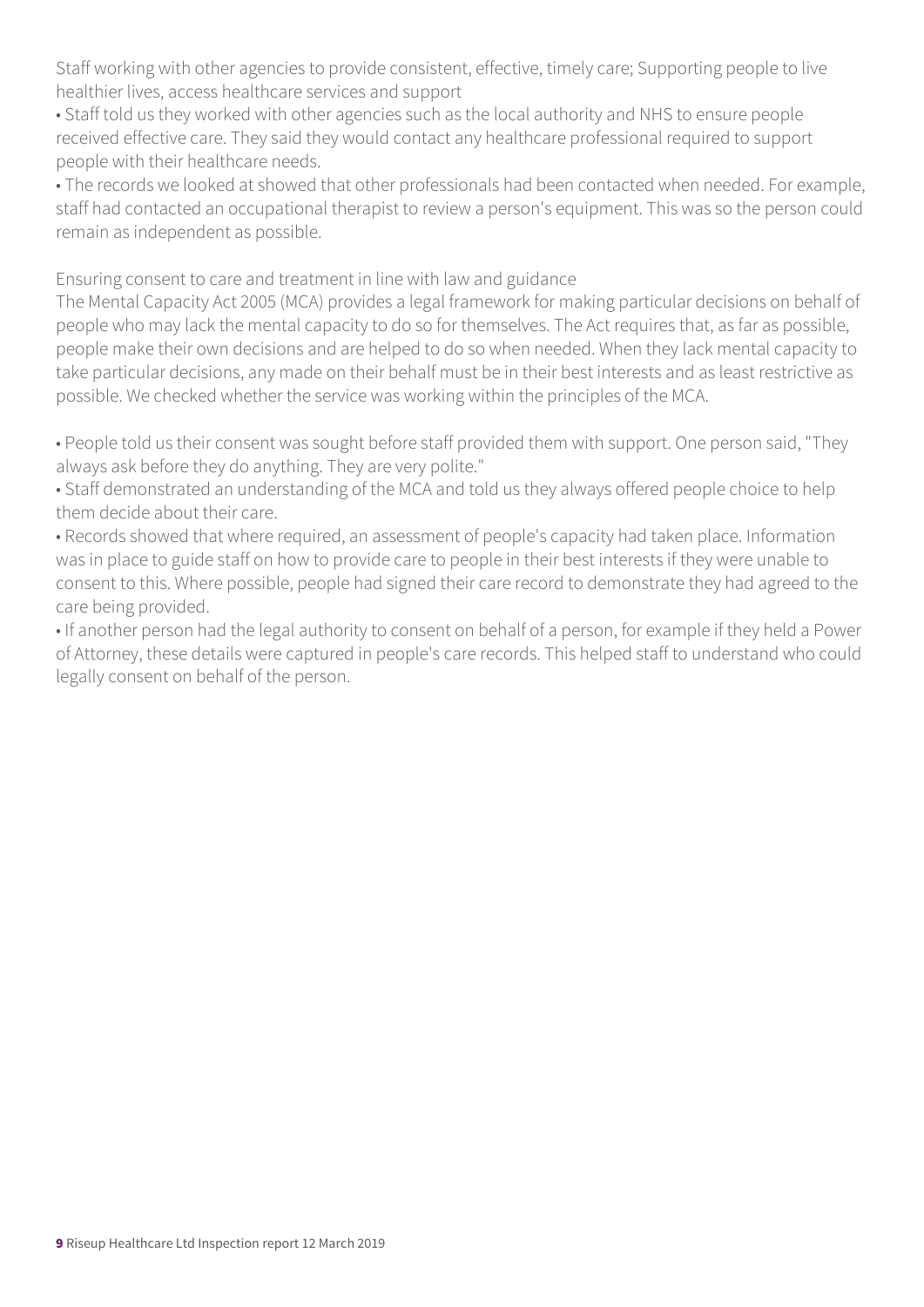### Is the service caring?

### Our findings

Caring – this means we looked for evidence that the service involved people and treated them with compassion, kindness, dignity and respect

People were supported and treated with dignity and respect; and involved as partners in their care.

Ensuring people are well treated and supported; equality and diversity;

• People said that staff treated them with kindness, compassion and were considerate. One person told us, "The staff treat me well I am very happy they come to see me." Another person said, "They are all lovely girls. I get on with them all we have fun. They are great people. They are always asking me if they can do anything, like this morning the carer made my bed I didn't know they did that sort of thing. We are chatting all the time I look forward to them coming."

• Most people said they saw the same staff member so they could build up a caring and trusting relationship with them. One person told us, "It is very often one of two or three regular that come. We have got used to one another now." Another person said, "It is very important to me that I get the same staff as they need to know needs. Initially I was getting a lot of different staff and it was difficult and frustrating as they didn't understand my needs. However, it has settled down now and I have two or three regular carers and we have a good rapport." However, one relative told us they were concerned their family member saw up to ten different staff members each week. The registered manager agreed to look into this to see if this could be reduced.

• The staff we spoke with demonstrated they knew people well including any diverse needs they had. They spoke about people in a kind and caring way. People's life history had been captured as part of the initial assessment process to help staff strike up conversations that were of interest to people.

• Over time as people's individual personalities became known, the registered manager matched specific staff to them so they could build caring relationships.

Supporting people to express their views and be involved in making decisions about their care

- People told us they could express their views to the registered manager and staff when they wanted to.
- People could express their views in a variety of ways. This included completing an annual survey regarding
- the quality of care they received or at face to face reviews which had been held every three months.
- Staff told us they always involved people in making decisions about their care.

Respecting and promoting people's privacy, dignity and independence

• People told us they were treated with respect and that their independence was encouraged. One person said, "They used to have to do a lot for me like help me wash but I can do all that for myself now. They will do anything I ask them, they are all very nice and caring."

• Staff demonstrated they understood how to protect people's privacy and dignity, for example when providing them with personal care. They spoke about how they encouraged people to be as independent as possible for example, encouraging people to walk more.

• Care records had been written to promote people's independence. There was clear information to guide staff on how they could support people in this area.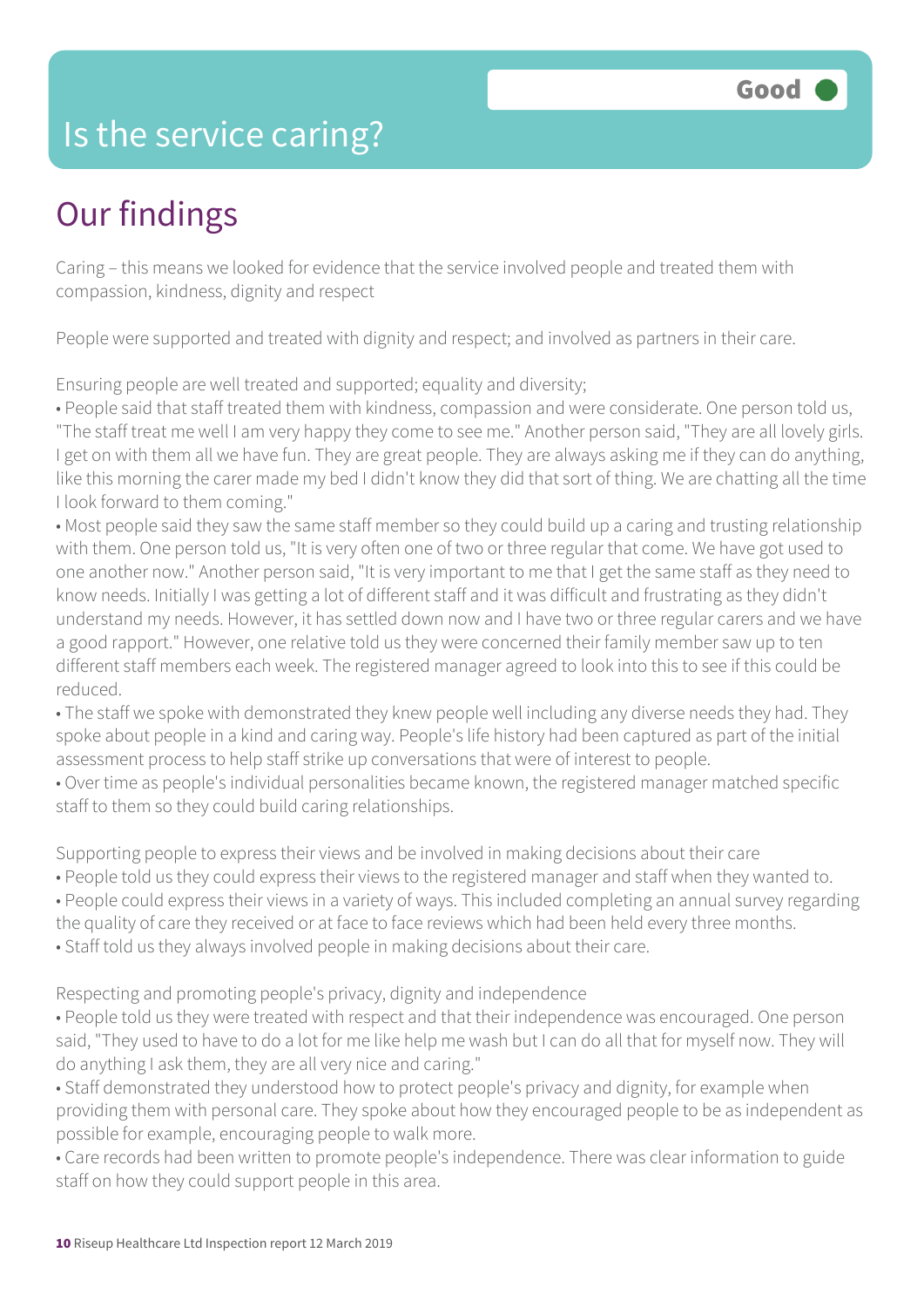### Is the service responsive?

# Our findings

Responsive – this means we looked for evidence that the service met people's needs

People's needs were not always met. Regulations may or may not have been met.

Planning personalised care to meet people's needs, preferences, interests and give them choice and control • We received mixed views from people regarding whether the service consistently met their needs and preferences including in relation to the timings of their care visits. One person told us, "They stay the full time and usually get here on time." A relative told us, "They are really good with [family member]. I am happy they know what they are doing. If there was a problem [family member] would say." However, another person told us, "The morning call is fine however, they are then coming between 11am and 12pm to give me lunch followed by tea at 3.45pm which is too early as I am not always hungry. Some of my medication has to be given before I have food." A relative told us how their family member often did not have a sufficient gap between their morning and lunchtime call. They said this had resulted in them missing their lunchtime meal.

• The records we checked showed that staff had rarely been late visiting people. However, they did show that some people's care visits had either consistently not been meeting their preferred care visit time or had not been adequately spaced to meet their needs. For example, one person's care visit at tea time was outside of their preferred time for seven of the 14 days in January 2019 that we checked. The registered manager had not considered that this person's care visits needed to be at a certain time due to their medication needs. The registered manager agreed to immediately review people's care visit times to ensure they met with people's preferences and individual needs.

• People told us their preferences regarding whether they had a male or female carer visit them had been consistently met.

• People had been involved in the planning of their care. An initial assessment had been completed with them and/or a relative when necessary. From this a detailed care record had been produced that gave staff clear information on how to meet people's individual needs. Staff demonstrated they understood this information.

Improving care quality in response to complaints or concerns

• People told us they knew how to complain and were happy to do so if required. We received mixed feedback from people regarding the response they received from complaints and concerns. One person told us, "Over the years we have had a couple of hiccups, but they have been sorted out." Another person said, "When at first I had several carers I did have to complain but they listened and were quick to understand." However, another person said, "I would have no hesitation to contact [registered manager] and bring up issues. I do feel however that she doesn't always listen."

• Staff told us they responded to verbal complaints when they had been made. However, a record of this response had not always been kept demonstrating the complaint had been responded to. The registered manager agreed to implement this.

• Where written complaints had been received, these had been recorded, investigated and fully acted upon in a transparent way.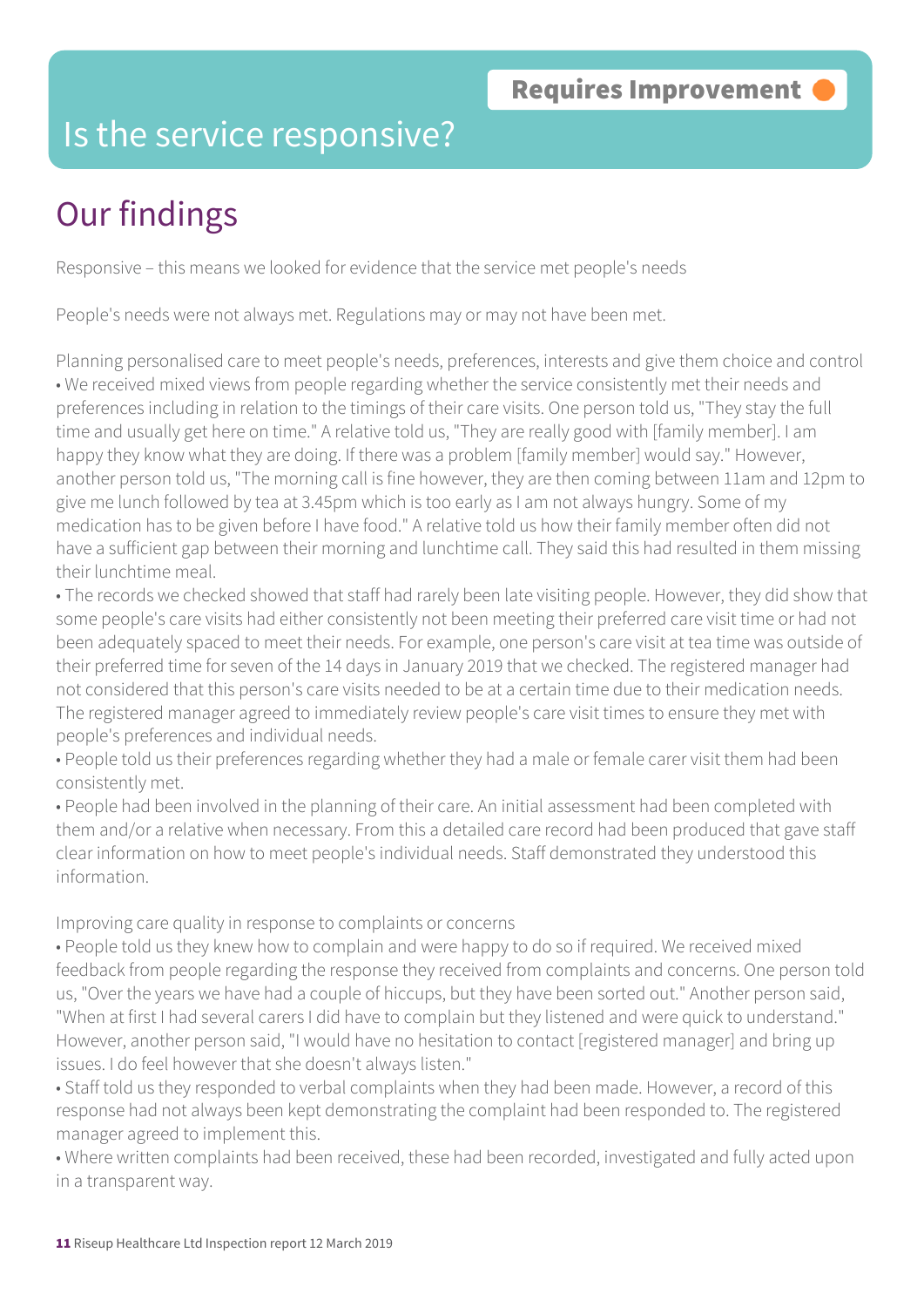End of life care and support

• No one was receiving end of life support at the time of the inspection. However, staff told us they worked with various healthcare professionals at these times. The registered manager told us that people's wishes were sought at this time and that these were respected.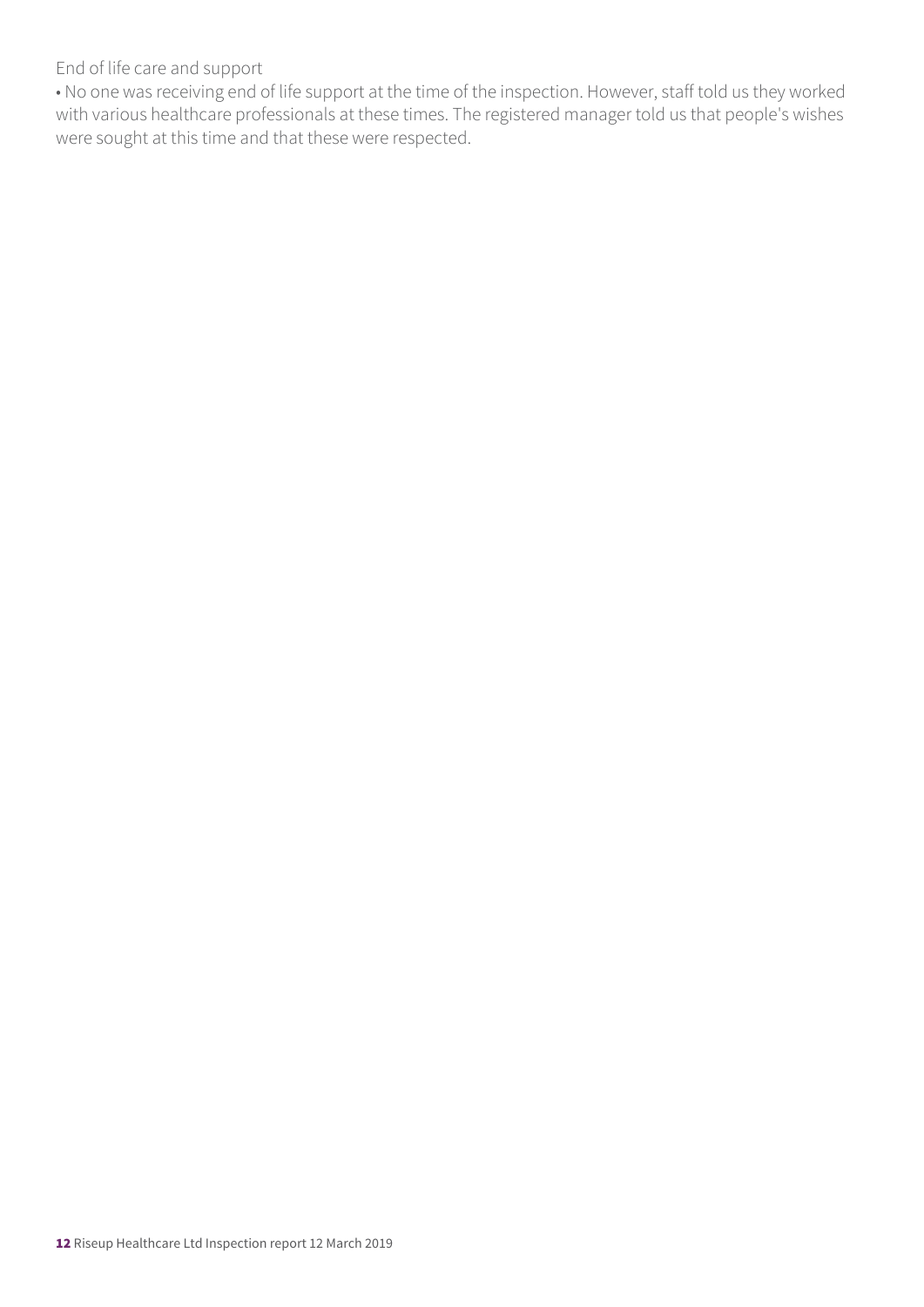### Is the service well-led?

## Our findings

Well-Led – this means we looked for evidence that service leadership, management and governance assured high-quality, person-centred care; supported learning and innovation; and promoted an open, fair culture

Service management and leadership was inconsistent. High-quality, person-centred care had not always been delivered. Some regulations may or may not have been met.

Continuous learning and improving care; Engaging and involving people using the service, the public and staff, fully considering their equality characteristics

• Some improvements that had been identified as being required at our last inspection had been met but there remained some repeated issues. For example, although people's written complaints had been recorded and learnt from, a staff member told us that not all people's verbal concerns had been recorded or investigated as a complaint. Also, some people again told us that they were not always advised of changes to their care visits or if staff were running late. One person told us, "Staff are often changed but I am not informed of this." Another person said, "I have asked time and again that [registered manager] tells me when they make changes to the rota, but nothing changes."

• The staff said they made every effort to advise people of any changes in advance but said this was not always possible for example, if people did not answer the phone when they called. Records had not been kept showing when staff had contacted people to advise them of changes or if staff were running late which would help the provider determine whether this had been done. Both concerns had been found at our last inspection.

• Some systems that were in place to monitor the quality of care provided to people had been effective at driving improvement within the service. For example, the completion of staff training was monitored to ensure it was up to date. People's care needs were regularly reviewed to ensure the care provided met these needs. However, not all systems had been effective. For example, one person's daily notes had been audited but the audit had not identified that staff were assisting this person with their PEG without the relevant training. This could have been unsafe. Audits of staff recruitment files had been completed but had not identified that one staff member did not have a full employment history on file.

• The provider had improved their electronic monitoring system so they could closely monitor staff attendance at care visits. This had helped to prevent people experiencing any missed visits.

• The registered manager was responsive to our feedback and agreed to review these areas immediately and make the necessary improvements.

• People's views had been sought through the completion of an annual survey and regular reviews of their care. Where they had raised a concern or area for improvement by completing this survey, this had been acted upon. For example, a number of people had stated that they wanted to see the same carers on a more regular basis. In response, the registered manager had recruited more staff and people told us this had improved.

Managers and staff being clear about their roles, and understanding quality performance, risks and regulatory requirements

• Staff understood their individual roles and responsibilities. Some staff provided care to people, others were